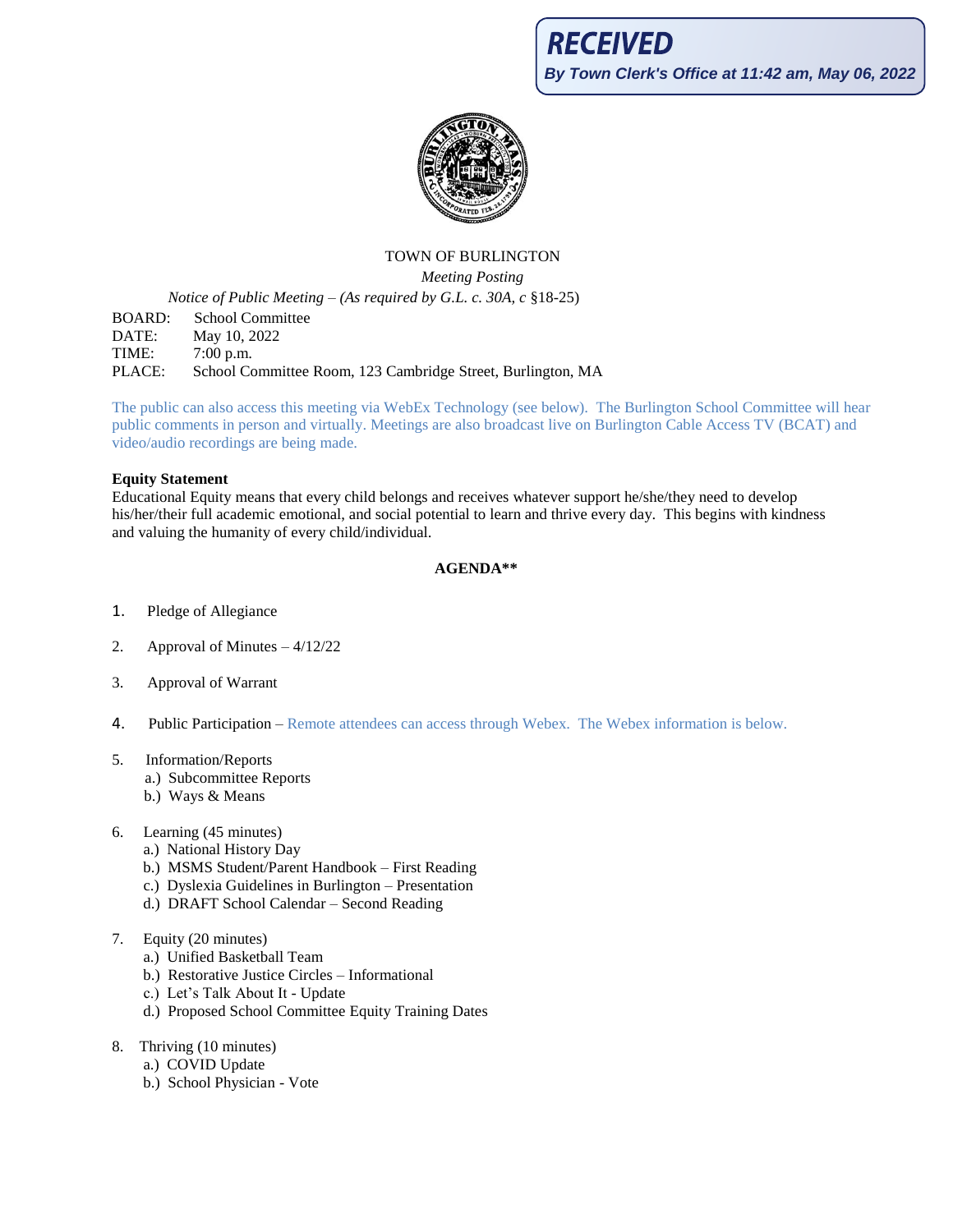- 9. Facilities/Finance (45 minutes)
	- a.) Review FY21 End of Year Report Engagement
	- b.) Monthly Financial Update
	- c.) Fox Hill School Building Committee
		- MSBA Feasibility Study Agreement Discussion and Vote
	- d.) BHS Update Standing Agenda Item
	- e.) Safe Routes to School Update
- 10. New Business (15 minutes)
	- a.) School Committee Agenda Backup Materials Discussion
	- b.) Massachusetts Fair Share Discussion
- 11. Executive Session (estimated 9:30 p.m.)
	- a.) Executive Session M.G.L. Chapter 30A, Section 21(a), Subsection (3): To discuss strategy with respect to collective bargaining if an open meeting may have a detrimental effect on the bargaining position of the School District and the Chair so declares – BEA-Teachers Union.
- 12. Adjournment

#### **Agenda subject to change\*\***

#### **MEETING ACCESS INFORMATION BELOW**

Tuesday, May 10, 2022 7:00 PM | (UTC-04:00) Eastern Time (US & Canada) | 3 hrs

# [Join meeting](https://townofburlington.webex.com/townofburlington/j.php?MTID=mc3cc4457d4824973eba7d22bb90f036b)

#### **More ways to join:**

#### **Join from the meeting link**

[https://townofburlington.webex.com/townofburlington/j.php?MTID=mc3cc4457d4824973eba7d22b](https://townofburlington.webex.com/townofburlington/j.php?MTID=mc3cc4457d4824973eba7d22bb90f036b) [b90f036b](https://townofburlington.webex.com/townofburlington/j.php?MTID=mc3cc4457d4824973eba7d22bb90f036b)

#### **Join by meeting number**

Meeting number (access code): 2348 421 6851 Meeting password: Tuesday

**Tap to join from a mobile device (attendees only)** [+1-408-418-9388,,23484216851##](tel:%2B1-408-418-9388,,*01*23484216851%23%23*01*) United States Toll